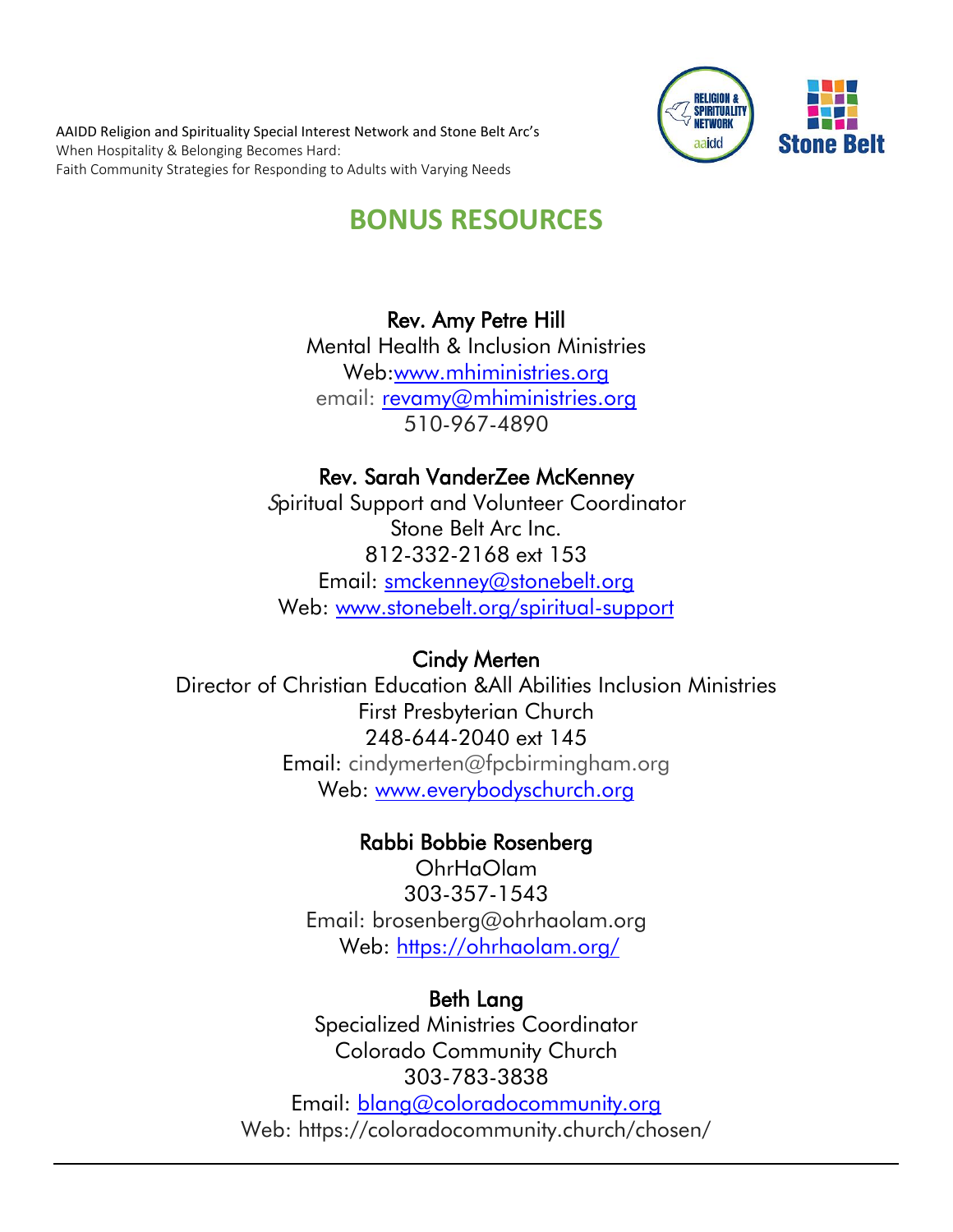AAIDD Religion and Spirituality Special Interest Network and Stone Belt Arc's When Hospitality & Belonging Becomes Hard: Faith Community Strategies for Responding to Adults with Varying Needs



National Association of Direct Service Providers:

[https://nadsp.org](https://nadsp.org/)

#### **MENTAL HEALTH AND** DEVELOPMENTAL DISABILITIES **NATIONAL TRAINING CENTER**

at the intersection of mental health and developmental disabilities

Mental Health and Developmental Disabilities National Training Center:

[https://www.mhddcenter.org](https://www.mhddcenter.org/)



Faith disability network resources per tradition at the faith and disability website: [https://faithanddisability.org/faith-and-disability](https://faithanddisability.org/faith-and-disability-network-websites/)[network-websites/](https://faithanddisability.org/faith-and-disability-network-websites/)



Rejoicing Spirits materials including the PowerPoints and skit scripts used for many of the services

## [About Us](http://www.rejoicingspiritsworshipresources.org/about-us.html)

We are the First Presbyterian Church of Birmingham, MI, or as we are otherwise known, Everybody's Church. We have been involved with Rejoicing Spirits since 2012 and with a ministry to individuals...

[www.rejoicingspiritsworshipresources.org](http://www.rejoicingspiritsworshipresources.org/)



sailhousingsolutions.org - [We dream of a day when all individuals, with their unique](https://sailhousingsolutions.org/)  [abilities and talents, can enjoy lives of interdependence, empowerment, and](https://sailhousingsolutions.org/)  [purpose in the community of their choice.](https://sailhousingsolutions.org/)

SAILing Lessons. SAIL believes in connecting people to people and people to resources which is why we created SAILIng Lessons. These In-Person informational sessions for family members focus on a particular area of interest or challenge related to developing a housing solution for their loved one.

[sailhousingsolutions.org](http://sailhousingsolutions.org/)

- [https://mcusercontent.com/e38255c553b383c46954375a4/files/0f1a4de1-9978](https://mcusercontent.com/e38255c553b383c46954375a4/files/0f1a4de1-9978-b273-fbba-a76b68685108/Newsletter_April_2022_FINAL.pdf) [b273-fbba-a76b68685108/Newsletter\\_April\\_2022\\_FINAL.pdf](https://mcusercontent.com/e38255c553b383c46954375a4/files/0f1a4de1-9978-b273-fbba-a76b68685108/Newsletter_April_2022_FINAL.pdf)

This is result of a grant written to our Detroit Presbytery to provide funds for ten families to attend training in Chicago with the Center for Independent Futures to explore housing solutions for their loved ones. This has resulted in those ten families meeting together over the last 2 1/2 years and now forming a non-profit they call Sail Housing Solutions. They are committed to finding housing solutions for their loved ones as well as helping others to do the same. They have done a wonderful job of launching a website to communicate their mission and connecting with others to share resources and providing opportunities for people to gather and meet potential housemates.